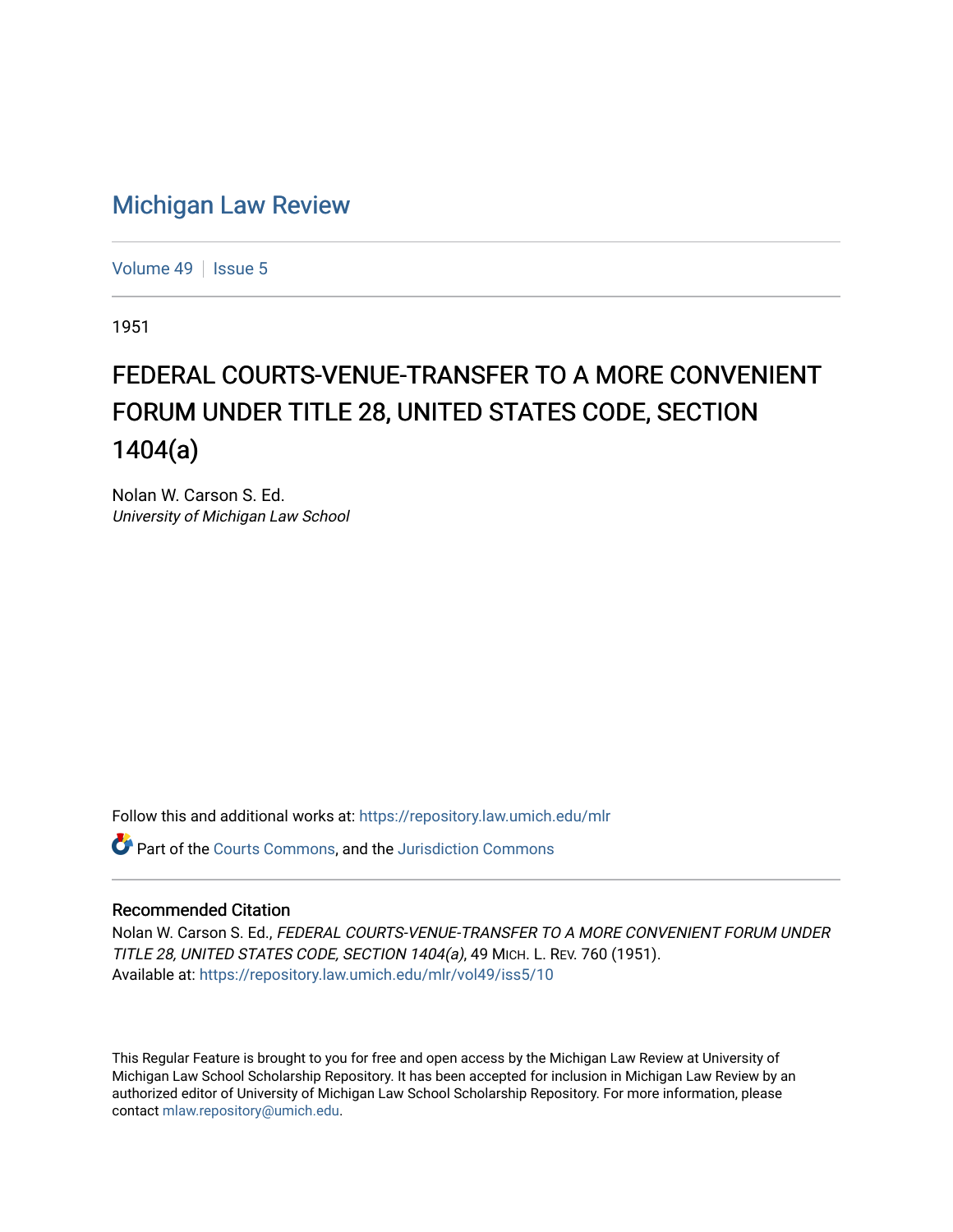FEDERAL COURTS-VENUE-TRANSFER TO A MORE CONVENIENT FORUM UNDER TITLE 28, UNITED STATES CoDE, SECTION 1404(a)-A cause of action based on diversity of citizenship was brought in a United States District Court in Pennsylvania by a New York corporation against a Delaware corporation. Plaintiff joined a New York corporation as an involuntary plaintiff.<sup>1</sup> Defendant then moved for a transfer based on forum non conveniens<sup>2</sup> to the Southern Dis-

1 Rule 19(a), Federal Rules of Civil Procedure.

<sup>2</sup>28 U.S.C. (1950) §1404(a): "For the convenience of parties and witnesses, in the interest of justice, a district court may transfer any civil action to any other district or division where it might have been brought."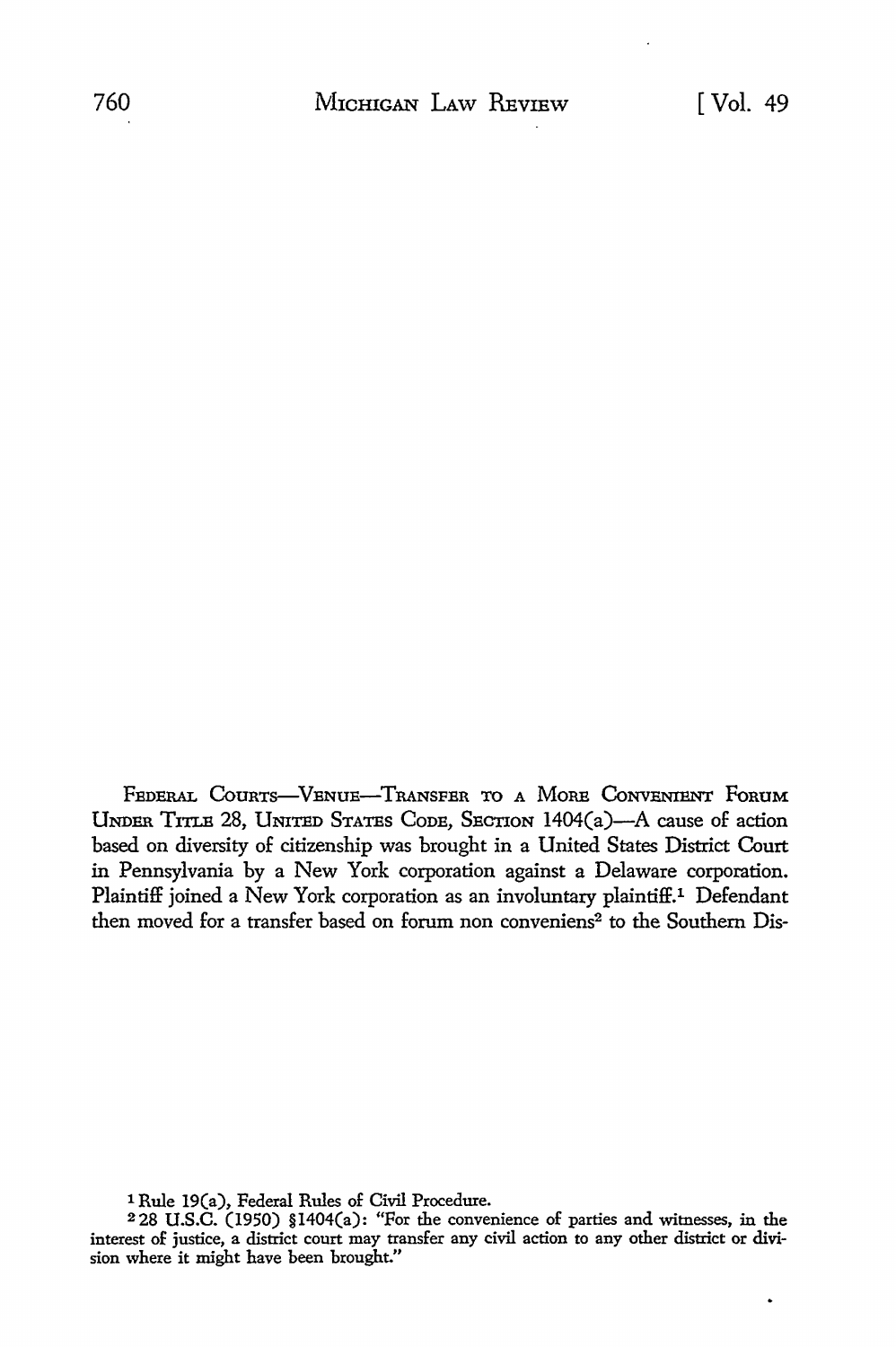trict of New York. *Held,* this suit could not have been brought originally in the Southern District of New York since the present involuntary plaintiff, amenable to process in that district, could only have been joined as a defendant<sup>3</sup> and diversity of citizenship would have been absent. *Masterpiece Productions, Inc. v. United Artists Corp.,* (D.C. Pa. 1950) 90 F. Supp. 750.

Prior to 1948 an action in a federal court could be dismissed on the grounds of forum non conveniens, plaintiff being required to bring a new suit in the more convenient forum.<sup>4</sup> In 1948, section 1404(a) of Title 28, United States Code, gave the doctrine of forum non conveniens statutory force and improved its effectiveness by providing for transfer of the action to any other district or division where it might have been brought. A conflict has arisen among the district courts on the proper interpretation to be given the phrase "where it might have been brought." The problem lies in whether a district court where the action might have been brought must have proper venue, personal jurisdiction, and jurisdiction over the subject matter, or whether less than all of these original requirements need be present. It is evidently agreed that the transferee district must be one where venue would have been proper if the suit had been commenced there<sup>5</sup> but there is disagreement as to whether defendant must also have been amenable to process in that district.<sup>6</sup> The court in the present case adds the requirement of independent jurisdiction over the subject matter in the transferee district.<sup>7</sup> The requisites of the transferee forum must of course be drawn from the probable intent of Congress in its use of the equivocal phrase "where it might have been brought." An investigation of the reviser's notes appended to Title 28 and other pre-enactment materials reveals nothing as to the meaning of the phrase. Some insight can be gained by recourse to the meaning given a substantially similar phrase used in a sister provision, section 1406(a), to describe the transferee forum. That section as originally enacted in revised Title 28 required the district court where venue was improperly laid to transfer the action to any other district or division "in which it could have been brought."<sup>8</sup> A subsequent document<sup>9</sup> clearly shows that the Senate Committee on the Judiciary understood the phrase to require proper venue but not amena-

s Rule 19(a), Federal Rules of Civil Procedure.

<sup>4</sup> Gulf Oil Corporation v. Gilbert, 330 U.S. 501, 67 S.Ct. 839 (1947).

IS Otto v. Hirl, (D.C. Iowa 1950) 89 F. Supp. 72; Tivoli Realty, Inc. v. Paramount Pictures, Inc., (D.C. Del. 1950) 89 F. Supp. 278; Foster-Milburn Co. v. Knight, (2d Cir. 1950) 181 F. (2d) 949; see Ferguson v. Ford Motor Co., (D.C. N.Y. 1950) 89 F. Supp. 45.

<sup>6</sup>Cases requiring amenability to process: Foster-Milburn Co. v. Knight, supra note 5; Tivoli Realty, Inc. v. Paramount Pictures, Inc., supra note 5. *Contra:* Otto v. Hirl, supra note 5; see McCarley v. Foster-Milburn Co., (D.C. N.Y. 1950) 89 F. Supp. 643, reversed on petition to the court of appeals for an extraordinary writ to prevent transfer, Foster-Milburn Co. v. Knight, supra note 5.

7 Also see Lucas v. New York Cent. R. Co., (D.C. N.Y. 1950) 88 F. Supp. 536.

<sup>8</sup>"The district court of a district in which is filed a case laying venue in the wrong division or district shall dismiss, or if it be in the interest of justice, transfer such case to any district or division in which it could have been brought."

9 S. Rep. No. 303, 81st Cong., 1st sess., p. 6 (1949), dealing with a proposed amendment to §1406(a).